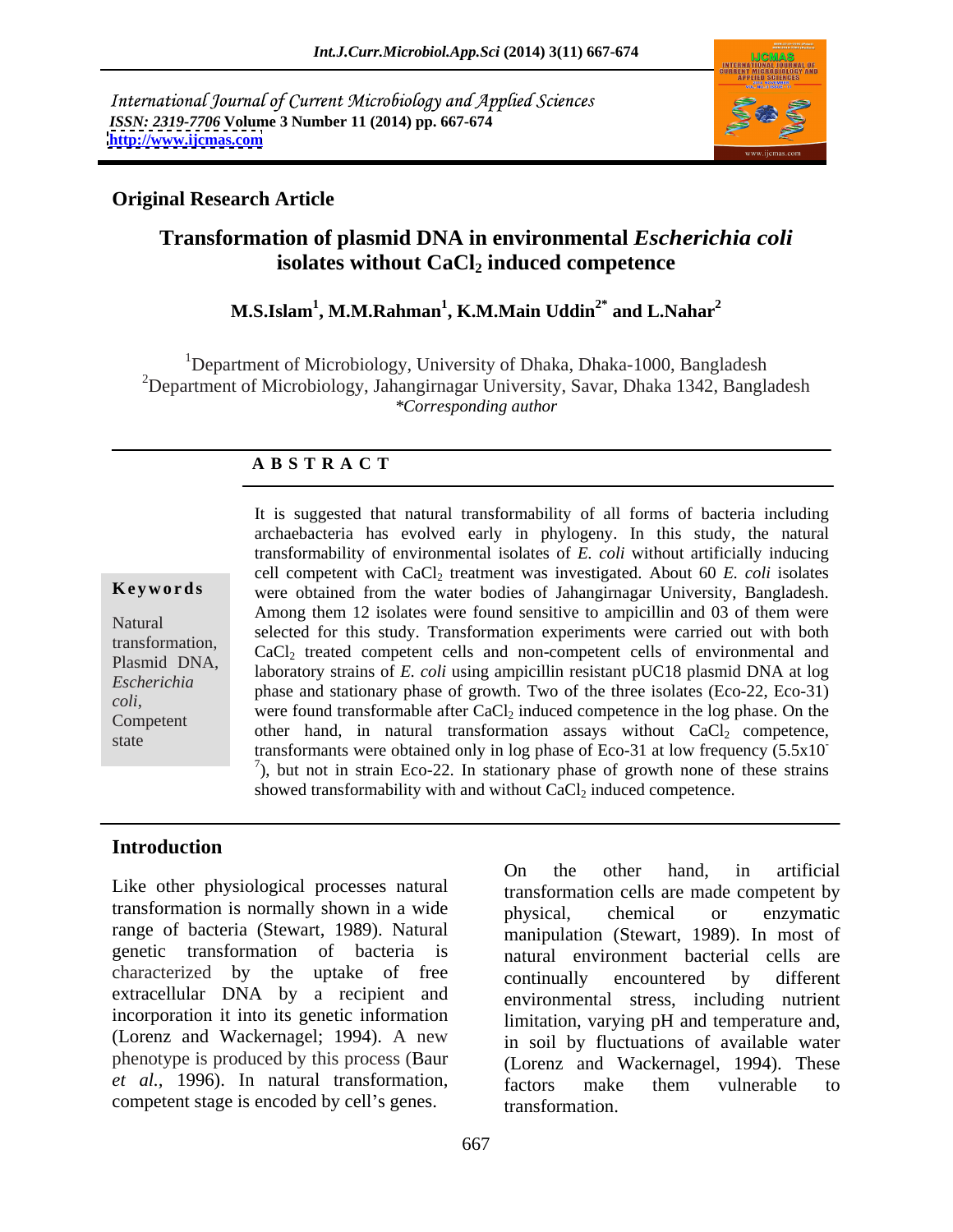Although horizontal gene transfer can occur by spread of harmful (including toxic chemicals various means, transformation is assumed to and heavy metal resistance) genes in the play a major role in the spread of antibiotic resistance resulting from the extensive use and abuse of antibiotic for different purposes. Materials and Methods Transfer of plasmid-encoded resistance to antimicrobial agents and spread of virulence genes from one bacterial strain to another,<br>which leads to a new antibiotic resistant Ampicillin-sensitive environmental isolates phenotype, is a significant public health of *Escherichia coli* from different aquatic concern. The likelihood of spread of sources of Jahangirnagar University, resistance and virulence genes in natural habitats has fascinated much attention for  $K12$  DH5 $\alpha$  were used in this study. After scientific studies (Stewart, 1992). In dilution of the sample, repeated streaking on developing countries like Bangladesh, a MacConkey and nutrient agar plates was significant proportion of diarrheal cases is done for isolation of the samples. In order to caused by *Escherichia coli*, which may confirm the identity of the test organisms, obtain and spread virulent genes in the which were suspected to be *E. coli,* Gram environment through the natural staining was performed and different transformation. The sediment in alluvial cultural and biochemical characteristics flood plain together with high population were observed according to standard density and poor hygiene and sanitation procedure (Gerhardt, 1981).Isolated colonies conditions can provide a suitable condition from a plate were patched onto nutrient agar for natural transformation. Pond and river containing ampicillin (50µg/ml) by sterile sediments also hold great possibility to tooth picks. In a single plate 50 colonies contain high concentrations of extracellular were patched by placing a numbered grid DNA because of very high microbial load. with 50 sectors under the plate. After Although there are many reports on the patching, plates were incubated overnight at presence of highly pathogenic and drug resistant *E. coli* in our environment, the sensitive organisms were determined by possibility of natural transformation to occur observing clear section on the nutrient agar in these habitats has not yet been studied well. The aim of this study was to assess the transformability of natural strains of *E. coli* by plasmid DNA under different transformation conditions and compare their Plasmid pUC18 (obtained from icrdd,b, transformation frequency with a laboratory Dhaka) encoding resistance to ampicillin

genes related to human disease or genes that ethidium bromide, it was examined in a UV determine antibiotic resistance in bacteria. This knowledge may also help to lessen

environment by such mechanism.

# **Materials and Methods**

## **Bacterial strains**

Ampicillin-sensitive environmental isolates sources of Jahangirnagar University, Bangladesh and a laboratory strain of *E. coli* 37°C. After incubation, the ampicillin plates containing ampicillin (50µg/ml).

## **Source of Plasmid DNA**

strain. was used as transforming vector in this The information that will be gained through out using the Birnboim and Doly method this study may help to recognize the (Birnboim and Doly; 1979). Extracted environmental risk factors causing plasmid was analyzed by electrophoresis on widespread transfer of harmful bacterial 0.7% agarose gel. After staining the gel with study. Plasmid DNA extraction was carried ethidium bromide, it was examined in a UV transilluminator.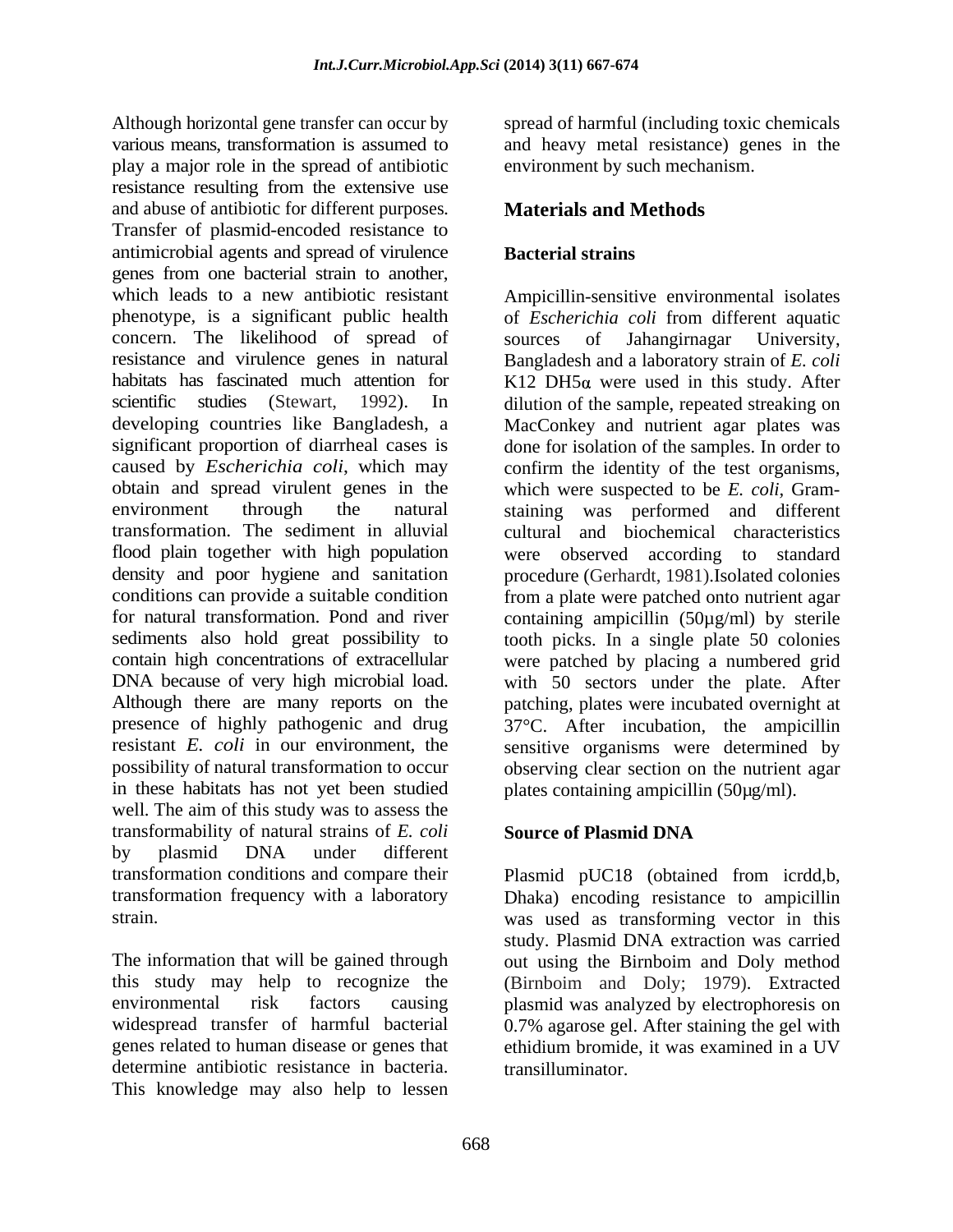Standard protocol of  $CaCl<sub>2</sub>$  induced ampicillin (50  $\mu$ g / ml) and streaked on transformation was used for transformation MacConkey agar media.The presence of of plasmid DNA in *E. coli* strains according transforming plasmid in the putative to Sambrook *et al.* (1989) before this, the transformants was examined by isolating transforming plasmid DNA was extracted plasmid DNA by the method of plasmid from a laboratory strain and stored it at - 4°C. The bacterial strains, subjected for electrophoresed in 0.7% agarose gel stained transformation (both natural and artificial), with ethidium bromide. The gel was was inoculated into 20ml LB in 250ml flask, analyzed in an UV-transilluminator and was then shacked at 37°C for 3 hours for log photographed using a digital camera. For all phase and overnight for stationary phase. transformation procedure same conditions Cells were harvested when visual and identical processes were carried out to examination (compared with McFarland make the results of different experiments standard solution) revealed that comparable. approximately a density of  $10^8$ cfu / ml has  $\frac{8}{2}$ cfu / ml has been attained for late log phase and **Results and Discussion**  $10^{10}$ cfu/ml for stationary phase. The content was divided into two equal parts and centrifuged at 3,000 rpm for 10 minutes.<br>Supernatant was discarded and pellet was  $\begin{array}{ccc} 60 & \text{environmental} & \text{Escherichia} & \text{coll} & \text{mond} \end{array}$ suspended in 2ml of 50mM CaCl<sub>2</sub> and kept isolates, three were taken for the study. All in the freeze at  $4^{\circ}$ C for 30 minutes. 200 $\mu$ 1 cell suspension was taken in each of two microcentrifuge tubes next day. pUC18 DNA was added in one tube for treatment and in another tube small amount of PBS *E. coli* pond isolates- Eco-22 and Eco-31 do (no DNA) was added, which is used as a control. Tubes were kept at ice for 30 minutes then heat shocked at 42°C for 2 are different in mobility and hence in size. It minutes. After this, tubes were doused in ice bath for 2 minutes. Cells were transferred in yield of plasmid pUC18 was used as 10 ml LB and shook at 37°C for 1h in water bath. Finally, these were centrifuged and spreaded on ampicillian containing nutrient agar plates. The plates were incubated at  $37^{\circ}$ C and observed for natural 37°C and observed for natural transformation. No ampicillin resistant transformation (without  $CaCl<sub>2</sub>$  induced) colony (transformants) was found in assay, all the steps were identical except the

**Transformation assay** randomly from each selection plate and subcultured on nutrient plate containing extraction. The isolated extracts were comparable.

# **Results and Discussion**

According to the results of the antibiotic sensitivity test and biochemical tests from 60 environmental *Escherichia coli* pond isolates, three were taken for the study. All the three isolates were sensitive to antibiotics ampicillin.

Plasmid profile analysis revealed that both not contain any plasmid. Eco-27 contains multicopy of plasmid (Fig. 1). The plasmids appears to be close to plasmid pUC18. The transforming DNA for our experiments.

use of ice-cold  $CaCl<sub>2</sub>$  solution (Eco-22, Eco-31) were found transformable **Confirmation of transformation** phase, but their transformation frequencies Putative transformant colonies (i.e.  $DH5\alpha$  (Table 1). On other hand, in natural ampicillin resistant colonies) were picked<br>transformation assays without CaCl<sub>2</sub> Both competent and non-competent cells of log phase and stationary phase were used in stationary phase. Two of the three isolates after  $CaCl<sub>2</sub>$  induced competence in the log were relatively lower than laboratory strain, transformation assays without  $CaCl<sub>2</sub>$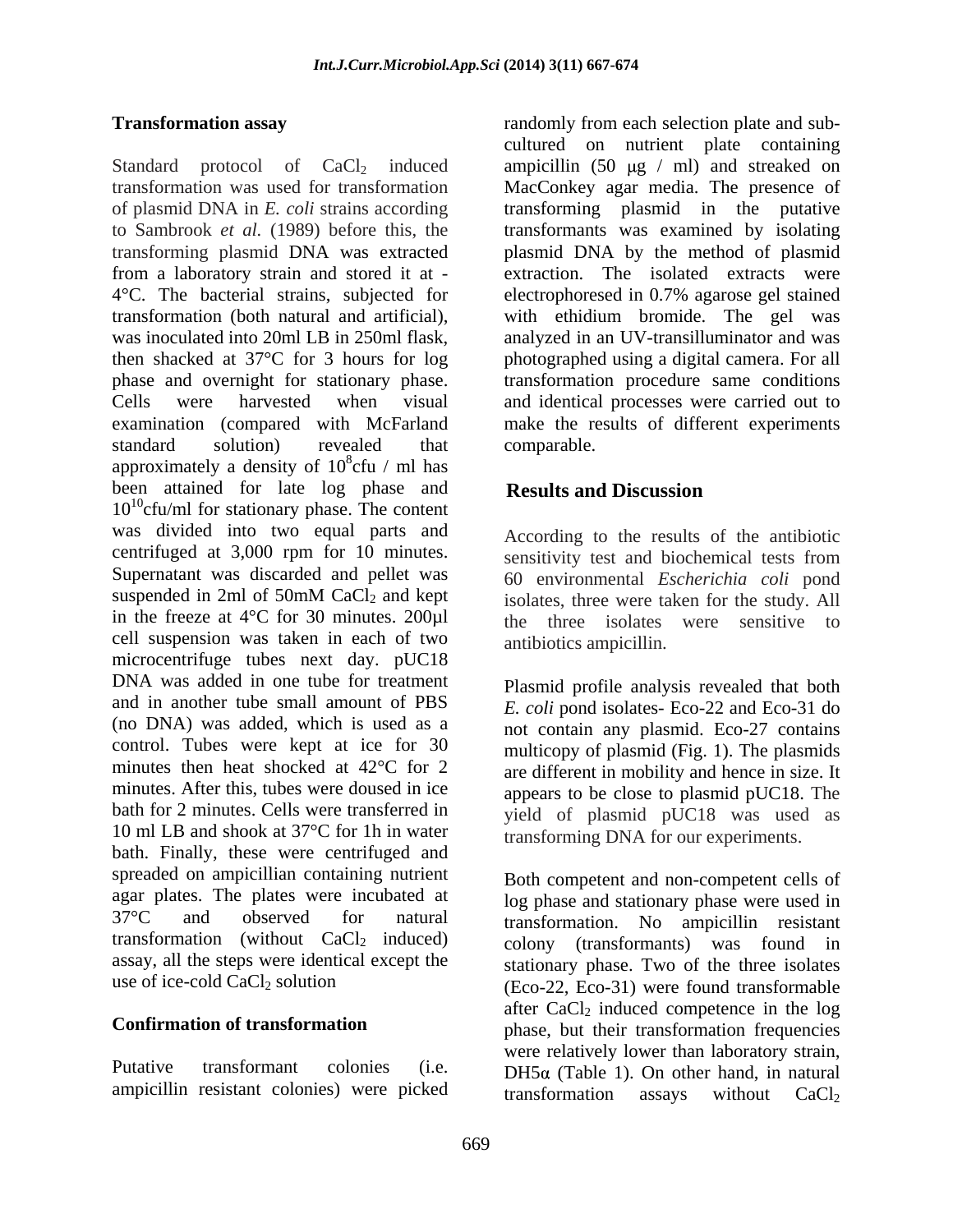competence, transformants were obtained al., 1997; Nielsen et al., 1997). only in log phase of Eco-31 at low frequency  $(5.5x10^{-7})$ , but not in strain Eco-

Transformation was confirmed by plasmid isolation from transformants and  $DH5\alpha$ . Both competent and non-competent electrophoresis of purified DNA. For log phase and stationary phase cells were validation of the experiment a control used in transformation. No ampicillin (pUC18 DNA) and the DNA of recipient resistant colony (transformants ) was found simultaneously ran in adjacent lanes. In in stationary phase. Thus we can say Figure 3 offerings the plasmid profile of transformants and control, which were phase. As population of logarithmic phase recovered from transformants of non- cells are more active in metabolic activity competent. and other physiological characteristics, there

A present, antibiotic resistance has been a DNA at this stage compared to stationary tremendous health problem. To get rid of phase when cells might produce different this problem it is important to understand its evolution. Lack of data about the transformation of resistance gene has longitudinal data sets of the competence development in natural bacterial populations during late exponential or stationary phase, phases under natural conditions (Bertolla *et* 

We selected four different  $E$ , coli strains for 22 (Table 1). our experiment- three are natural wild type *al.,* 1997; Nielsen *et al.,* 1997). We selected four different *E. coli* strains for *E. coli* isolates from pond water and the other is laboratory strain of *E. coli* K12 transformation did not occur in stationary is more chance of up taking the plasmid types of inhibitory metabolites.

hindered our effort to do it. In the study, we laboratory strain of *E. coli* K12 DH5a and examined whether transformation of one environmental isolate (Eco-31) without *Escherichia coli* occurs in a natural CaCl<sub>2</sub> competence. On the other hand, environment. Due to lack of natural settings, transformation was found in other natural *E.*  it is difficult to assay transformation in *coli* isolate (Eco-22) only when cells were laboratory condition. For this, it is required pretreated with CaCl<sub>2</sub>. Transformation to set an alternative condition close to the frequencies of both competent and non environmental parameters. Many studies had competent cells appeared to be high in been carried out under these alternative laboratory strain *E. coli* K12 DH5α (Table conditions such as sand or marine sediments 1). No transformants were found in case of (Frischer *et al.,* 1990; Stewart and wild type *E. coli* pond isolate Eco-27.There Sinigalliano, 1990). The lack of reliable might be various reasons behind this. Outer is mainly due to experimental difficulties *E. coli*. As wild type *E. coli* strains usually (Nielsen *et al.*, 1997) To the limit of our contain very complex cell wall where knowledge a very few studies have been lipopolysaccharide coated outer membrane performed without CaCl<sub>2</sub> induced surrounds the underlying layer of transformation, which is very similar to peptidoglycan, which might be impermeable natural condition. Since several to plasmid. On the other hand, the cell wall transformable bacteria develop competence of laboratory strain *E. coli* K12 DH5α is it seems that these bacteria can also express of cell wall material which offers little competence when entering similar growth resistance to entry of extracellular plasmid Natural transformation was found in cell wall perhaps is the main barrier of natural transformation in natural isolates of surrounds the underlying layer of highly modified that probably contains little DNA.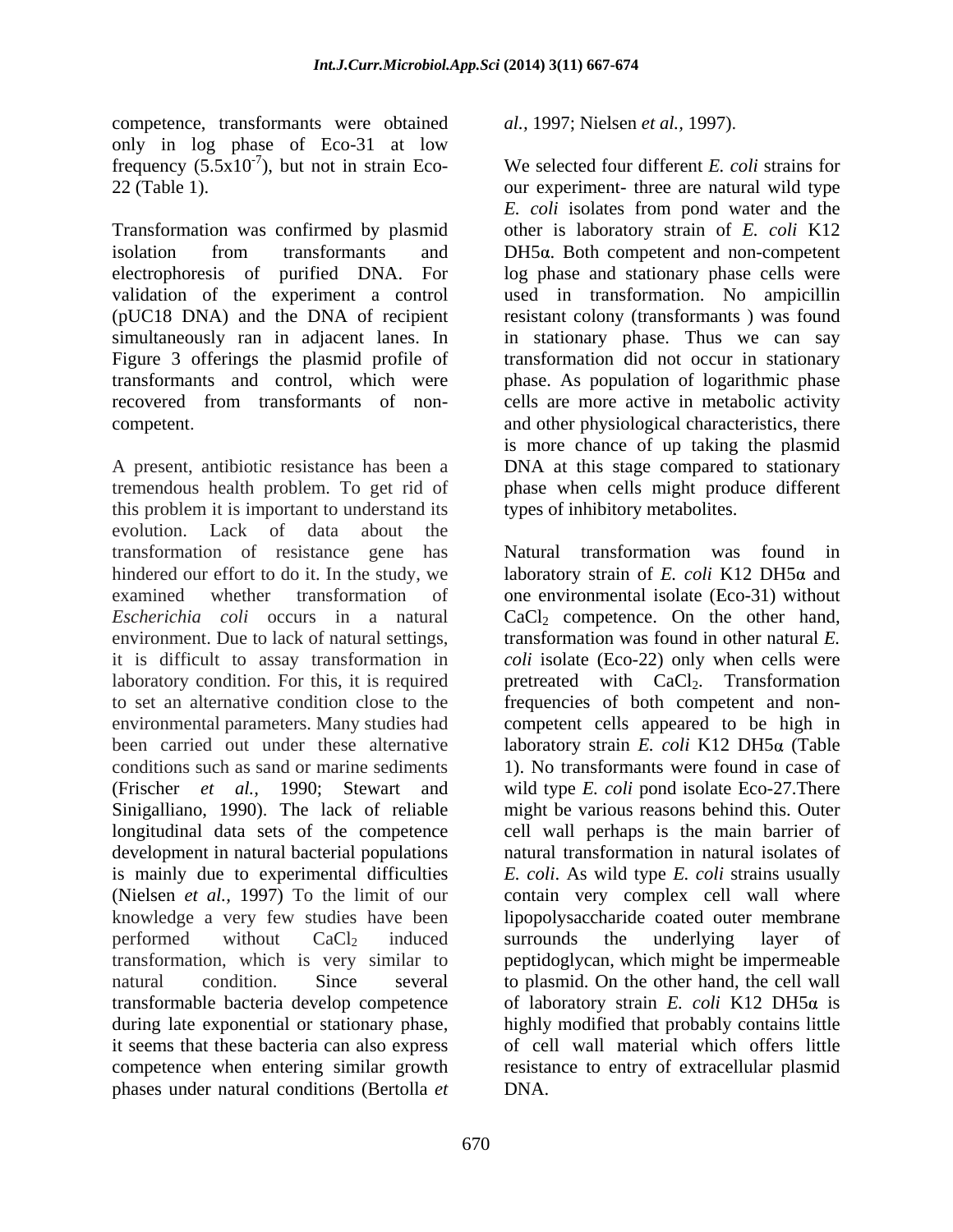| <b>Used Strain</b>                                                               |               | <b>Used</b><br>plasmid | No. of cells used in<br>transformation<br>(cfu/ml) | No.<br>transformant | of Transformation<br>frequency |
|----------------------------------------------------------------------------------|---------------|------------------------|----------------------------------------------------|---------------------|--------------------------------|
| $\begin{array}{c}\n\text{DHS} \mathbf{k8} \\ \alpha \, \text{K} 12\n\end{array}$ | Competent     | $10^8$<br>pUC18        |                                                    | 500                 | $1.5.0x10^{-6}$                |
|                                                                                  | Non-competent |                        |                                                    | 150                 | $1.5x10^{-6}$                  |
| $\circ$                                                                          | Competent     | $10^8$<br>pUC18        |                                                    | 110                 | $1.1x10^{-6}$                  |
| $\mathbb{E}$ 31                                                                  | Non-competent |                        |                                                    | 55<br>ັບ            | $5.5x10^{-7}$                  |
| $E_{\rm CO}$                                                                     | Competent     | $10^8$<br>pUC18        |                                                    | $\sim$ $\sim$       | $2.5x10^{-7}$                  |
|                                                                                  | Non-competent |                        |                                                    |                     |                                |
|                                                                                  | Competent     | pUC18                  |                                                    |                     |                                |
| $\frac{E}{27}$                                                                   | Non-competent |                        | $10^8$                                             |                     |                                |

**Table.1** Transformation frequency of laboratory strain and environmental isolates at log phase **provide** the contract of the contract of the contract of the contract of the contract of the contract of the contract of the contract of the contract of the contract of the contract of the contract of the contract o

\*Transformation frequencies are expressed as number of transformant colonies relative to the total number of cells plated.



**Figure.1** Agarose gel electrophoresis pattern of plasmid extract of *E. coli* pond isolates (left) which were subjected to transformation. Lane 1 Eco-31; Lane 2 Eco-22; Lane 3 Eco-27. Agarose gel electrophoresis profile of plasmid DNA preparation from *E. coli* K-12 DH5 carrying plasmid pUC18 (right). Here, OC= open circular; CCC=covalently closed circle.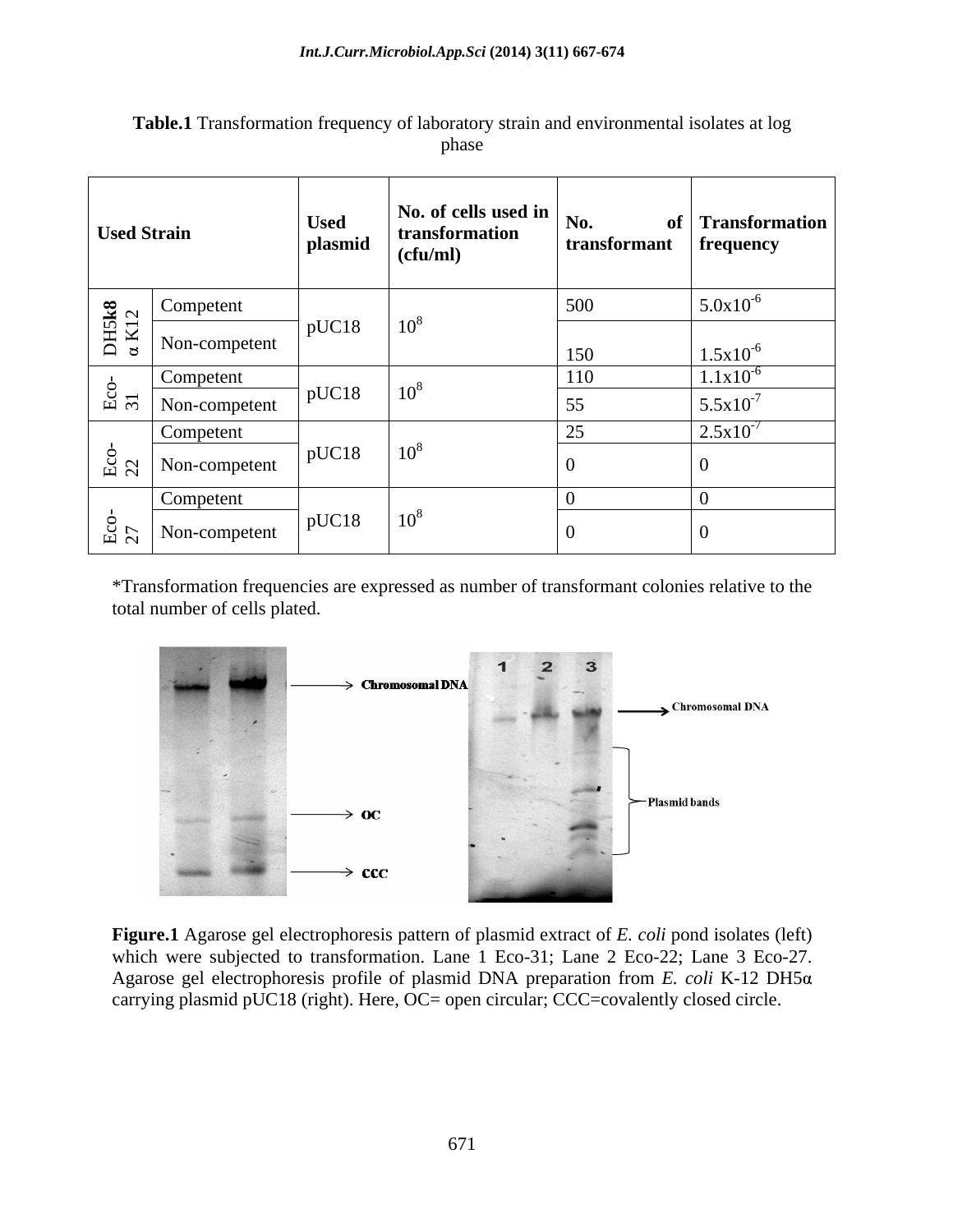

**Figure.2** Putative transformants of Eco-22 strain (log phase without  $CaCl<sub>2</sub>$  induction) on nutrient agar plate containing  $50\mu g/ml$  ampicillin (left). Here, A= competent plate, B= non competent plate and C= control plate (no plasmid DNA). Photograph showing individual transformants. Some microcolonies appeared around each large transformant colony (right).



**Figure.3** Agarose gel electrophoretic pattern of plasmid DNA extract of *E. coli* pond isolate transformants. Here, C= Control (pUC plasmid), R= Recipient (pond isolate),  $T_1$ - $T<sub>5</sub>=$ Transformants, OC= Open circular, and CCC=Covalently closed circle.

Moreover, plasmid profile analysis leading to loss of one or the other. This revealed that wild type *E. coli* pond plasmid incompatibility might act as a isolates (Eco-27) had already harbored barrier in transformation of plasmid plasmid of nearly equal molecular size pUC18 in the *E. coli* pond isolate (Eco with pUC18 in their structure. In some 27). Some of the putative transformants situations two plasmids with nearly equal were also obtained with no plasmid band molecular size are unable to coexist in the in them though they were ampicillin same host as they compete with each other resistant (Figure 3). So their ampicillin

for the same host replication apparatus resistance might be due to spontaneous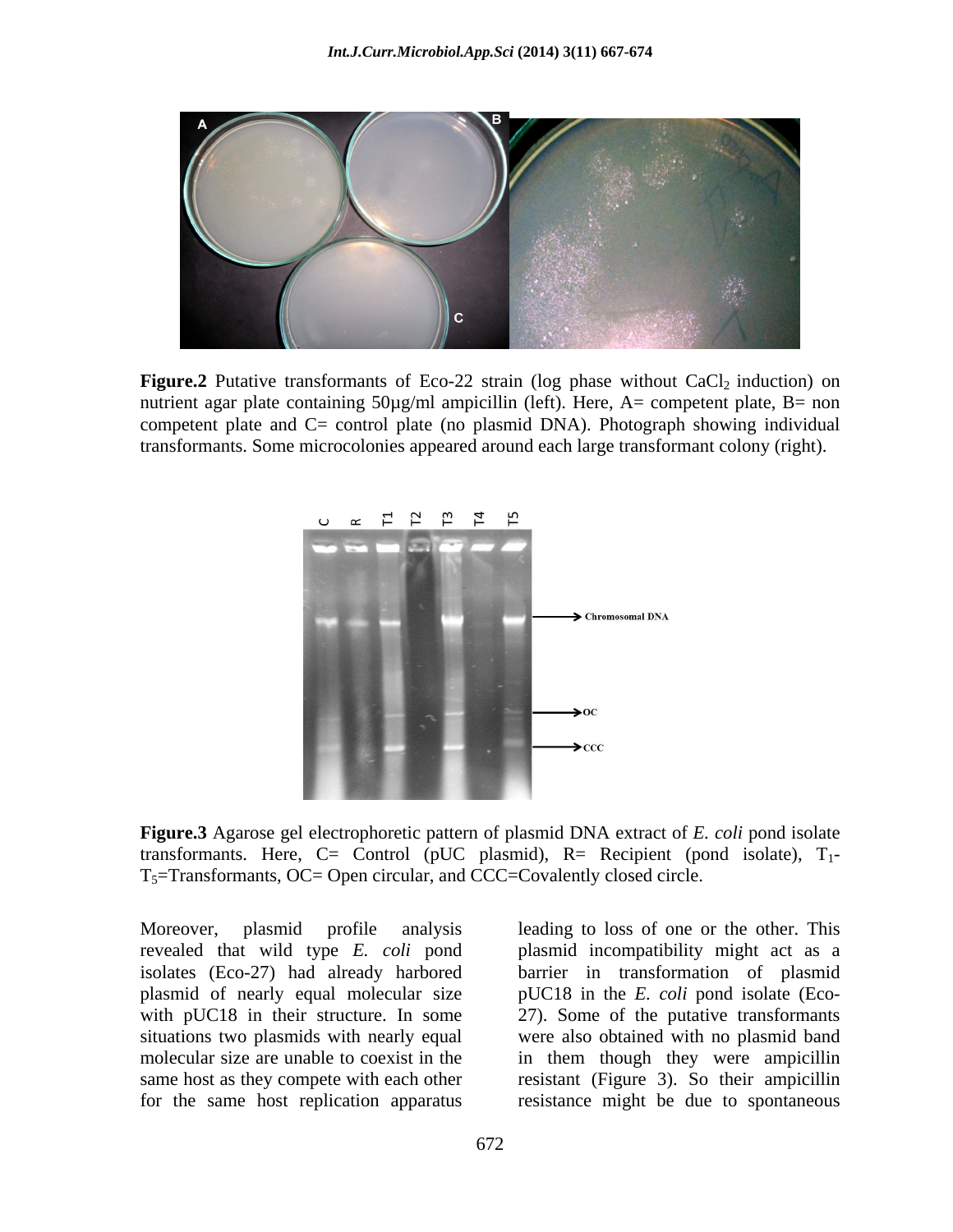mutation or due to chromosomal environmental *E. coli* isolates further integration of gene responsible for studies are necessary. ampicillin resistance. When the plates containing *E. coli* transformants were kept for more than one day in the incubator, some microcolonies appeared around each large transformant colony (Figure 2). It happened because transformed bacteria transformation in freshwater: secrete  $\beta$ -lactamase that inactivates *Escherichia coli* is able to develop ampicillin present in medium. All natural competence. *Appl. Environ.* transformants did not allow microcolony development perhaps because of Bertolla, F., Van Gizsegem, F., Nesme, X., inefficient secretion of  $\beta$ -lactamase.

Natural transformation of some common solanacearum. Appl. Environ. enteric bacteria has been studied in sterile sediment by Jahan *et al.* (1999) But Birnboim, H.C., Doly, J. 1979. A rapid natural transformation in environmental alkaline extraction procedure for isolate of *E. coli* in such habitats has not been reported in Bangladesh. The result of this study appears to be a useful demonstration of natural transformation in an environmental isolate of *E. coli.* 1990. Natural plasmid

Different use patterns of antimicrobial of-transformation marine Vibrio agents are expected to have some effect on the distribution of antimicrobial resistance 3439–3444. phenotypes. The occurrence of Gerhardt, P. 1981. Manual of Method for antimicrobial resistant bacteria presents a major hazard to public health, because it Society for Microbiology (ASM), lessens the effectiveness of antimicrobial treatment, which leads to increased Jahan, N., Khan, S.I., Ahmed, Z.U. 1999. morbidity, mortality and healthcare Natural transformation in selected expenses. The main cause is the abuses of antimicrobial agent in human and animal medicine, as well as in aquaculture and  $16: 191-195$ . agriculture. Environmental *E. coli* isolates Lorenz, M.G., Wackernagel, W. from aquatic sources show lower extent of antibiotic resistance than other enteric bacteria like *Salmonella, Shigella* and *Vibrio* spp*.* Limited transformability of *E. coli* is the main cause of this, which will be an area that may be of interest to study. To fully identify the possible correlation of plasmid transformability and extent of

studies are necessary.

# **References**

- Baur, B., Hanselman, K., Schlimme, W., Jenni, B. 1996. Genetic transformation in freshwater: *Microbiol.,* 62
- Simonet, P. 1997. Conditions for natural transformation of *Ralstonia solanacearum*. *Appl. Environ. Microbiol.,* 63
- screening recombinant plasmid DNA. *Nucleic Acids Res.,* 7: 1513 1523.
- Frischer, M.E., Thurmond, J.M., Paul, J.H. 1990. Natural plasmid transformation in a high-frequency of-transformation marine *Vibrio*  strain. *Appl. Environ. Microbiol.,* 56: 3439 3444.
- General Microbiology. American Society for Microbiology (ASM), Washington, DC.
- enteric bacteria in sterilized pond sediment. *Bangladesh J. Microbiol.,* 16: 191–195.
- Bacterial gene transfer by natural genetic transformation in the environment. *Microbiol. Rev.,* 58:
- antibiotic resistance in aquatic andavailability of transforming DNANielsen, K.M., Bones, A.M., van Weerelt, M.D., Berg, T.N., Bones, A.M., Hagler, A.N., van Elsas, J.D. Natural transformation